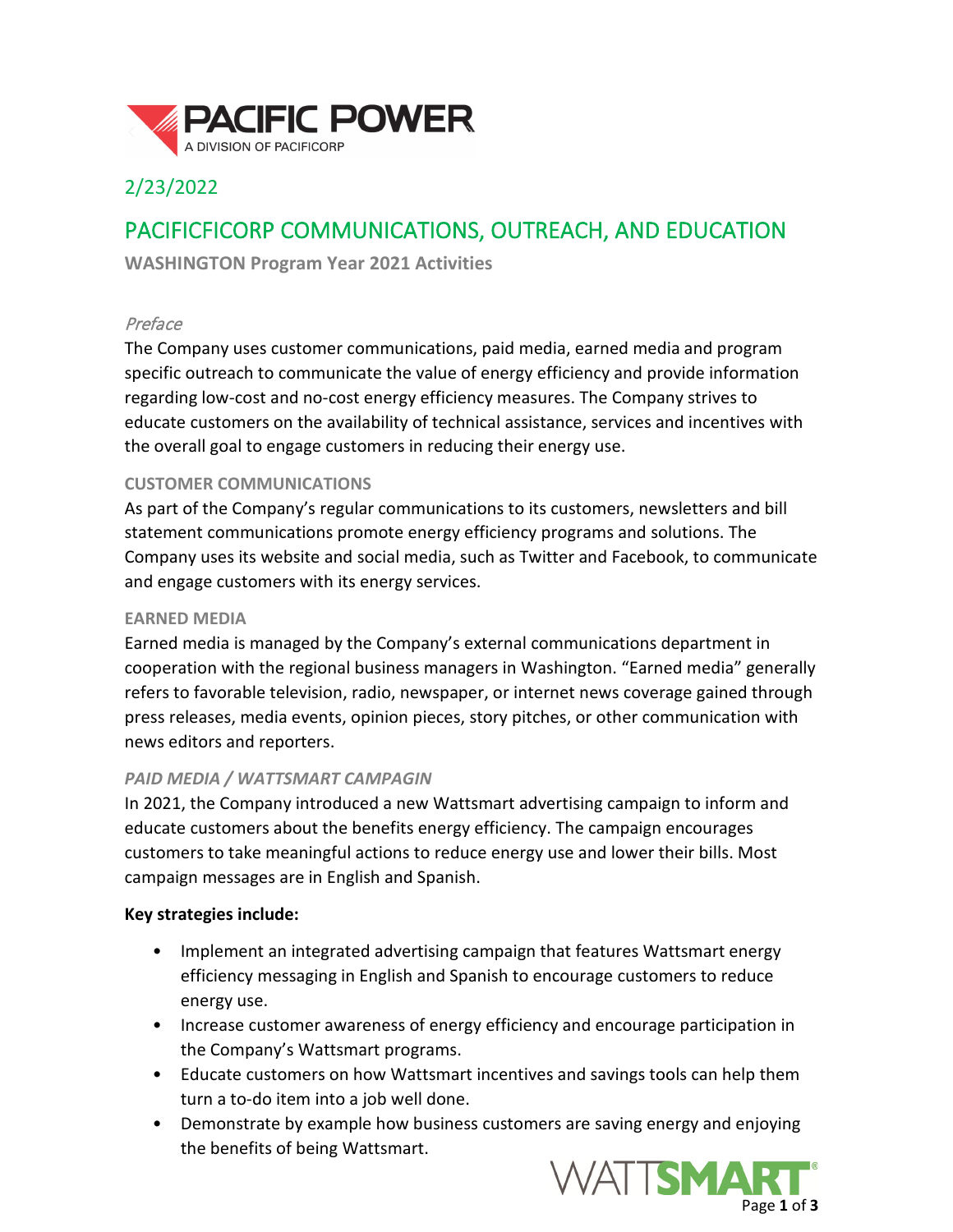#### **General Key Messages:**

- Using energy wisely at home and in your business saves you money so you can achieve your goals.
- Pacific Power empowers customers with meaningful energy choices.
	- o We want to help you keep your costs down.
	- o We offer Wattsmart programs, cash incentives and expertise to help you save money in your home or business.

To reach customers, the Company used a combination of cable TV, radio, social media, print, digital video, digital display and search engine advertising. The Wattsmart campaign features images of customers taking small steps around their homes or businesses to save energy. The messages help establish Pacific Power as an energy partner with a portfolio of programs and services built around customer needs.

Table 1 outlines the Washington media channels used and the impressions achieved.

| <b>Communication Channel &amp;</b><br>Language(s) | <b>Description</b>                                                                                                                  | 2021 Media Impressions             |
|---------------------------------------------------|-------------------------------------------------------------------------------------------------------------------------------------|------------------------------------|
| Cable TV (Spanish)                                | Cable TV ads on Spanish-<br>language stations help reach<br>diverse communities and<br>audiences.                                   | 1,404 spots                        |
| Radio (English and Spanish)                       | Radio helps extend reach and<br>amplify other<br>communications channels.                                                           | 520 TRPs (target rating<br>points) |
| Newspaper (English and Spanish)                   | Newspaper is used for<br>additional outreach in local<br>papers.                                                                    | 412,075 impressions                |
| Digital Video (English and Spanish)               | Short video ads that play<br>before feature videos on<br>YouTube, social media or<br>other digital platforms.                       | 588,122 impressions                |
| Digital Display (English)                         | Banner ads on local news<br>sites and other websites.                                                                               | 7,258,062 impressions              |
| OTT (English and Spanish)                         | OTT stands for "Over The<br>Top" and refers to advertising<br>on streaming services (Netflix,<br>Hulu, Amazon Prime Video,<br>etc). | 186,831 impressions                |
| Social Media Advertising (English<br>and Spanish) | Advertising on Facebook and<br>Instagram.                                                                                           | 4,045,759 impressions              |
| Search Engine Marketing (English)                 | Internet search ads focused<br>on energy efficiency key<br>words.                                                                   | 46,501 impressions                 |
| Twitter @PacificPower_WA                          | Tweets about energy<br>efficiency a few times per<br>month.                                                                         | 1,201 followers                    |

#### Table 1 2021 Media Channels